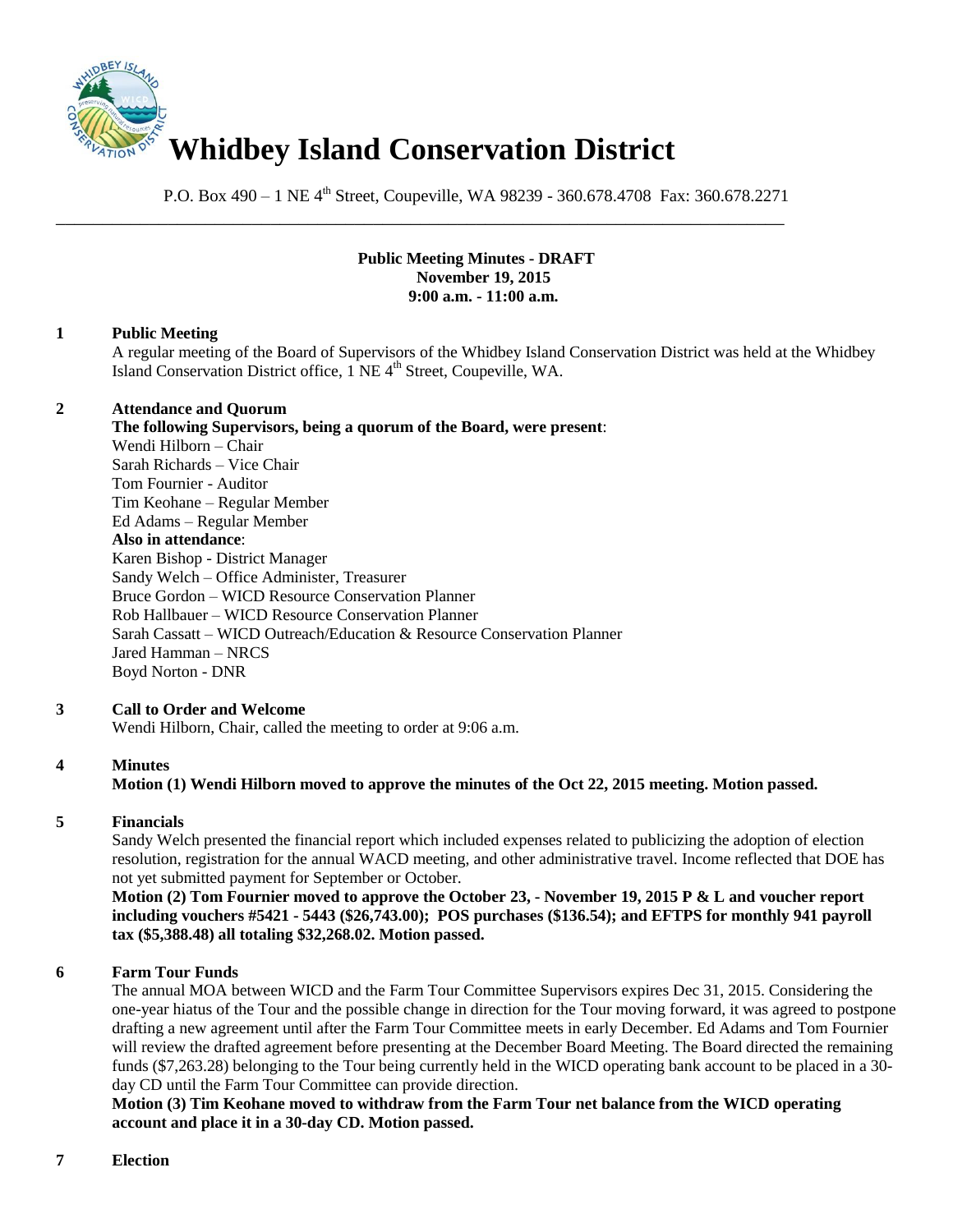**Motion (4) Tim Keohane moved to set the Whidbey Island Conservation District election date for 2016 for February 2, 2:00 – 6:00 pm, with a poll site at the WICD conference room, 1 NE 4th St., Coupeville, WA. A mailin option will also be offered with a requirement that ballots are postmarked by February 2, 2016. Last day for ballots to be requested is January 25, 2016. The filing deadline for candidates is set for Jan 5, 2016. Motion passed.**

# **8 WSCC - District Funding Options**

Supervisors discussed WSCC long term funding options that are under consideration. The preferred option to take to the WACD Annual meeting is to continue authority as Board of County Commissioners for local funding approval. The board also would like to better understand the rates and charges funding mechanism.

### **9 NRCS Report**

Jared Hamman reported that the Local Working Group (LWG) was moved to November 17. The LWG did not make changes in the work that the LWG accomplished last year. The Environmental Quality Incentives Program applicants for FY15 are currently being ranked. The District Conservationist position has been advertised and closed. NRCS Agricultural Conservation Easement Program application deadline is January 15.

### **10 Cost Share Policy**

**Motion (5) Wendi Hilborn moved to approve the cost share policy with changes "the most current NRCS cost schedule and the most current FSA committee equipment and implement rates" language. Motion passed.** 

### **11 Landowner Cost Share Contract**

**Motion (6) Tim Keohane moved to approve the cost share contract with Bill Massey. Motion passed. Motion (7) Sarah Richards moved to approve the Form 05-05 for the Massey project. Motion passed.**

## **12 Cultural Resources Unanticipated Discovery Plan Policy**

**Motion (8) Tim Keohane moved to approve the WICD Cultural Resource Unanticipated Discovery Plan. Motion passed.** 

#### **13 Landowner Cost Share Contract**

**Motion (9) Tim Keohane moved to approve the cost share contract with Bill Steiner as well as the Form 05-05. This project implements a needed BMP from a farm management plan required from a referral from Island County. There are no ground disturbing activities associated with this project. Motion passed.** 

## **14 District Manager Report**

Assessment roll – the roll has been completed by Ryan Williams in collaboration with the assessor, treasurer and Karen and it ready to submit to the county treasurer. There is an increase in parcels between this year and last year. Engineering cluster agreement – Karen said this agreement is being revised and she hopes to bring it to the Dec. meeting for approval.

Farmer meeting – a potluck was held on Nov.  $16<sup>th</sup>$  with good attendance from farmers who discussed their needs with the changes to the traditional Farm Tour. Marketing, product distribution, agritourism events and Whidbey Island Grown brand were discussed.

Forestry program – Supervisors discussed their commitment to forestry programming for WICD. The consensus is that coached planning is an efficient and effective way to get forest management plans done. Boyd Norton from DNR joined the board for this discussion. The last night of this year's coached planning class will be Dec. 3.

# **15 Staff reports**

Sarah Cassatt reported on the recent successful mud management workshops and said a third workshop would be held in December. These workshops promote heavy use protection areas/sacrifice areas, pasture management and mud management and are targeted at horse owners.

Rob Hallbauer reported on the Ebey's Watershed project. The Island LIO has committed \$30,000 for additional Ebey's Watershed implementation. Rob said the WICD was extending the current Ebey's G1400636 until March 31, 2016. **Motion (10) Sarah Richards moved to extend the deadline of the Ebey's G1400636 project contract with DOE to March 31, 2016. Motion passed.** 

WICD has been participating in a Local EcoNet Near Term Action draft for the Puget Sound Partnership that includes \$28,000 for activities that encourage ocean acidification reduction and climate change adaptation.

### **14 Upcoming Dates, Review of Motions, Adjourn Dates:**